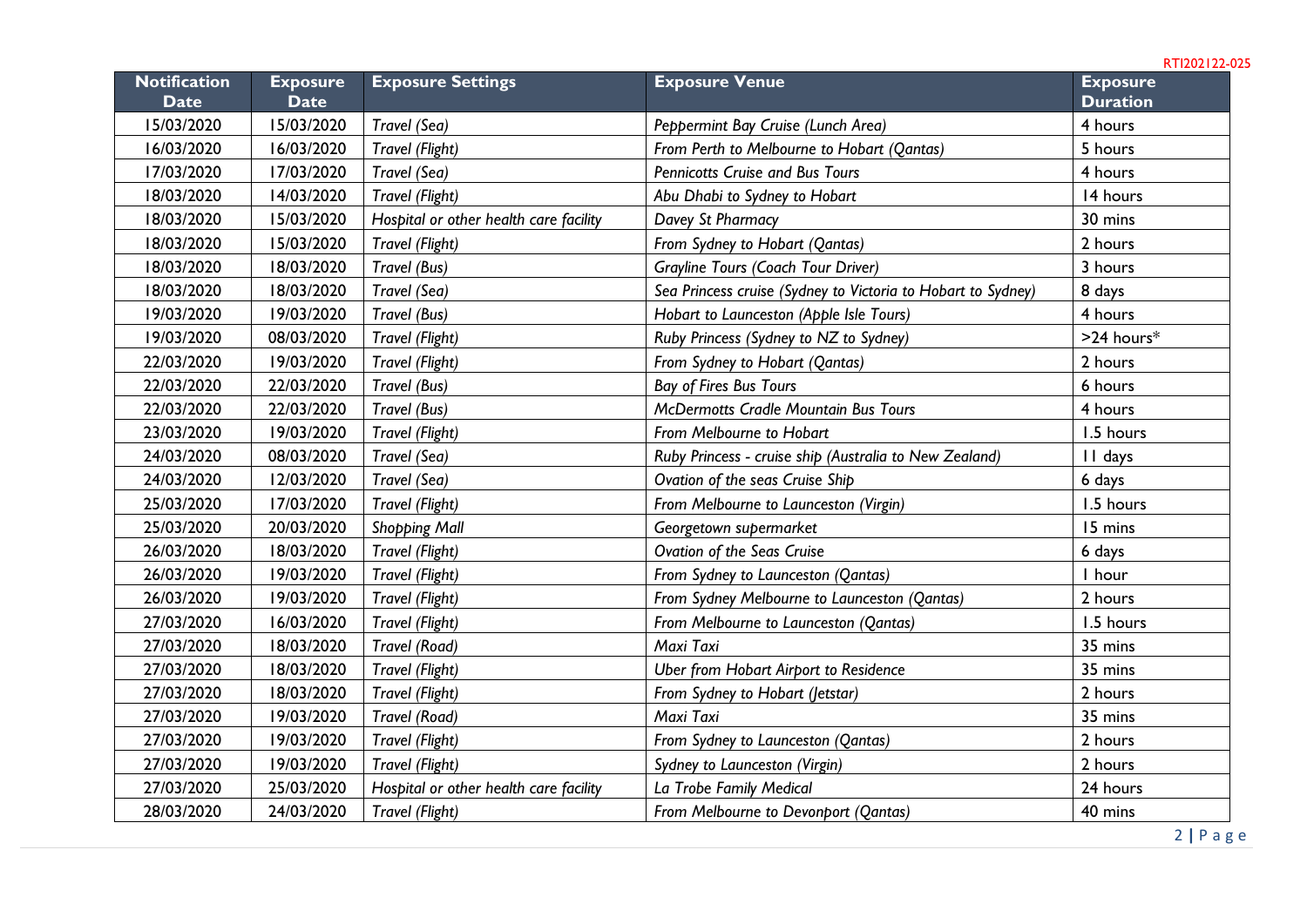| <b>Notification</b><br><b>Date</b> | <b>Exposure</b><br><b>Date</b> | <b>Exposure Settings</b>                                                         | <b>Exposure Venue</b>                                       | <b>Exposure</b><br><b>Duration</b> |
|------------------------------------|--------------------------------|----------------------------------------------------------------------------------|-------------------------------------------------------------|------------------------------------|
| 28/03/2020                         | 28/03/2020                     | Hospital or other health care facility<br>North West Private & Regional Hospital |                                                             | $>12$ hours <sup>*</sup>           |
| 29/03/2020                         | 19/03/2020                     | Travel (Flight)                                                                  | From Sydney to Launceston (Jetstar)                         | 2 hours                            |
| 29/03/2020                         | 20/03/2020                     | Travel (Flight)                                                                  | From Sydney to Launceston (Qantas)                          | 2hrs                               |
| 29/03/2020                         | 28/03/2020                     | Hospital or other health care facility                                           | North West Regional Hospital                                | 2.5 hours                          |
| 30/03/2020                         | 18/03/2020                     | Travel (Flight)                                                                  | From Sydney to Hobart (Jetstar)                             | 2hrs                               |
| 30/03/2020                         | 30/03/2020                     | Hospital or other health care facility                                           | North West Private Hospital (Maternity Ward)                | $>12$ hours*                       |
| 31/03/2020                         | 31/03/2020                     | Hospital or other health care facility                                           | North West Regional Hospital (Pathology Department)         | $>12$ hours*                       |
| 01/04/2020                         | 01/04/2020                     | Hospital or other health care facility                                           | <b>Mersey Community Hospital</b>                            | $>12$ hours*                       |
| 01/04/2020                         | 01/04/2020                     | Hospital or other health care facility                                           | North West Private & Regional Hospital                      | $>12$ hours*                       |
| 02/04/2020                         | 25/03/2020                     | Other high-risk settings                                                         | North West Regional Hospital                                | 15 mins                            |
| 02/04/2020                         | 25/03/2020                     | Other high-risk settings                                                         | Dan Murphy's (Hobart)                                       | 30 mins                            |
| 02/04/2020                         | 02/04/2020                     | Hospital or other health care facility                                           | North West Medical Center (Radiology department)            | $>12$ hours*                       |
| 02/04/2020                         | 02/04/2020                     | Hospital or other health care facility                                           | North West Regional & Private Hospital                      | $>12$ hours*                       |
| 02/04/2020                         | 02/04/2020                     | Hospital or other health care facility                                           | North West Regional Hospital & Mersey Community Hospital    | $>12$ hours*                       |
| 03/04/2020                         | 19/03/2020                     | Travel (Flight)                                                                  | Flight from Sydney to Launceston (Virgin)                   | 4 hours                            |
| 04/04/2020                         | 19/03/2020                     | Travel (Flight)                                                                  | From Sydney to Launceston (Qantas)                          | 2 hours                            |
| 04/04/2020                         | 02/04/2020                     | Hospital or other health care facility                                           | North West Regional Hospital                                | 10 days                            |
| 04/04/2020                         | 04/04/2020                     | Hospital or other health care facility                                           | North West Regional Hospital & Mersey Community Hospital    | $>12$ hours*                       |
| 06/04/2020                         | 03/04/2020                     | Hospital or other health care facility                                           | North West Regional Hospital                                | I hour                             |
| 06/04/2020                         | 03/04/2020                     | Hospital or other health care facility                                           | North West Regional Hospital (Spencer Clinic, Medical Ward) | II days                            |
| 06/04/2020                         | 06/04/2020                     | Hospital or other health care facility                                           | Marine Terrace Pathology Collection Centre                  | $>12$ hours $*$                    |
| 07/04/2020                         | 04/03/2020                     | Hospital or other health care facility                                           | North West Regional Hospital (Medical Ward)                 | 6 days                             |
| 07/04/2020                         | 02/04/2020                     | Hospital or other health care facility                                           | North West Regional Hospital (Surgical Ward)                | 24 hours                           |
| 07/04/2020                         | 03/04/2020                     | Hospital or other health care facility                                           | <b>Burnie Wilkinson's Pharmacy</b>                          | 15 mins                            |
| 07/04/2020                         | 03/04/2020                     | Hospital or other health care facility                                           | North West Regional Hospital                                | 8 hrs                              |
| 07/04/2020                         | 04/04/2020                     | Hospital or other health care facility                                           | North West Regional Hospital (Medical Ward)                 | 8 hrs                              |
| 07/04/2020                         | 04/04/2020                     | Hospital or other health care facility                                           | North West Regional Hospital (Medical Ward)                 | 3 days                             |
| 07/04/2020                         | 05/04/2020                     | Hospital or other health care facility                                           | Mersey Community Hospital (Inpatient clinic)                | 3 days                             |
| 07/04/2020                         | 07/04/2020                     | Hospital or other health care facility                                           | North West Regional Hospital (Immunisation Clinic)          | $>12$ hours*                       |
| 08/04/2020                         | 30/03/2020                     | Hospital or other health care facility                                           | Northwest Private Hospital                                  | I month                            |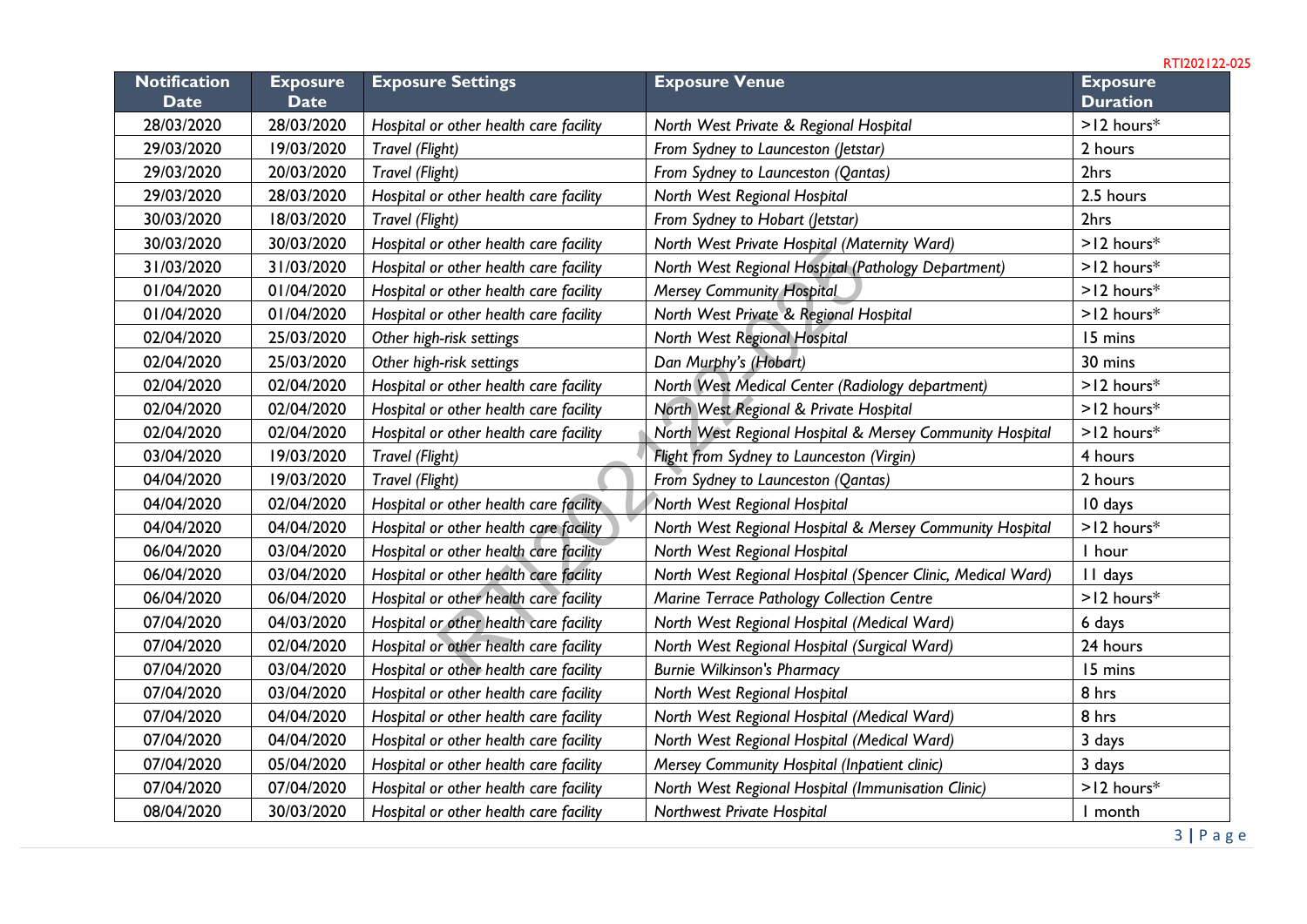| <b>Notification</b><br><b>Date</b> | <b>Exposure</b><br><b>Date</b> | <b>Exposure Settings</b>               | <b>Exposure Venue</b>                              | <b>Exposure</b><br><b>Duration</b> |
|------------------------------------|--------------------------------|----------------------------------------|----------------------------------------------------|------------------------------------|
| 08/04/2020                         | 01/04/2020                     | Hospital or other health care facility | North West Regional Hospital (Bass Ward)           | 7 days                             |
| 08/04/2020                         | 06/04/2020                     | Hospital or other health care facility | Child and Family Centre (East Devonport)           | 15 mins                            |
| 08/04/2020                         | 06/04/2020                     | Hospital or other health care facility | Physiotherapy Tasmania Ulverstone                  | 30-40 mins                         |
| 08/04/2020                         | 07/04/2020                     | Hospital or other health care facility | <b>NR Private Hospital</b>                         | 5 days                             |
| 08/04/2020                         | 08/04/2020                     | Hospital or other health care facility | North West Regional Hospital                       | I month                            |
| 08/04/2020                         | 08/04/2020                     | Other high-risk settings               | Coroneagh Park (Penguin)                           | 3 hours                            |
| 08/04/2020                         | 08/04/2020                     | Hospital or other health care facility | North West Regional Hospital (Cancer Services)     | $>12$ hours*                       |
| 08/04/2020                         | 08/04/2020                     | <b>Aged-Care Facility</b>              | Respect Aged Care                                  | $>12$ hours*                       |
| 08/04/2020                         | 08/04/2020                     | Hospital or other health care facility | Somerset Medical Centre (Physiotherapy department) | $>12$ hours*                       |
| 09/04/2020                         | 03/04/2020                     | Other high-risk settings               | Devonport Airport                                  | I month                            |
| 09/04/2020                         | 06/04/2020                     | Hospital or other health care facility | North West Private Hospital                        | 8 hours                            |
| 09/04/2020                         | 07/04/2020                     | Hospital or other health care facility | North West Regional Hospital                       | 8 hours                            |
| 09/04/2020                         | 09/04/2020                     | Hospital or other health care facility | North West Regional Hospital (Medical Ward)        | $>12$ hours*                       |
| 09/04/2020                         | 09/04/2020                     | Hospital or other health care facility | North West Regional Hospital (Paediatric Ward)     | $>12$ hours*                       |
| 10/04/2020                         | 31/03/2020                     | Hospital or other health care facility | North West Regional Hospital                       | I month                            |
| 10/04/2020                         | 06/04/2020                     | Hospital or other health care facility | Red Cross blood donation service centre            | 1.5 hours                          |
| 10/04/2020                         | 06/04/2020                     | Hospital or other health care facility | North West Regional Hospital (COVID Ward)          | 24 hrs                             |
| 10/04/2020                         | 06/04/2020                     | Hospital or other health care facility | North West Regional Hospital                       | 24 hours                           |
| 10/04/2020                         | 06/04/2020                     | Hospital or other health care facility | North West Regional Hospital                       | 45 mins                            |
| 10/04/2020                         | 06/04/2020                     | Hospital or other health care facility | North West Regional Hospital (Medical Ward)        | 28 hours                           |
| 10/04/2020                         | 07/04/2020                     | Hospital or other health care facility | North West Regional Hospital (COVID Ward)          | 24 hrs                             |
| 10/04/2020                         | 07/04/2020                     | Hospital or other health care facility | North West Regional Hospital                       | 8 hours                            |
| 10/04/2020                         | 07/04/2020                     | Hospital or other health care facility | North West Regional Hospital                       | 26 hours                           |
| 10/04/2020                         | 07/04/2020                     | Hospital or other health care facility | North West Regional Hospital (Medical Ward)        | 29 hours                           |
| 10/04/2020                         | 07/04/2020                     | Hospital or other health care facility | North West Regional Hospital                       | 30 hours                           |
| 10/04/2020                         | 08/04/2020                     | Hospital or other health care facility | North West Regional Hospital (COVID Ward)          | 24 hours                           |
| 10/04/2020                         | 10/04/2020                     | Hospital or other health care facility | Melaleuca Home for the Aged                        | $>12$ hours*                       |
| 10/04/2020                         | 10/04/2020                     | Hospital or other health care facility | North West Regional & Mersey Community Hospital    | $>12$ hours*                       |
| II/04/2020                         | 30/03/2020                     | Hospital or other health care facility | North West Regional Hospital                       | 12 hours                           |
| II/04/2020                         | 31/03/2020                     | Hospital or other health care facility | North West Regional Hospital (Outpatient Clinic)   | 24 hours                           |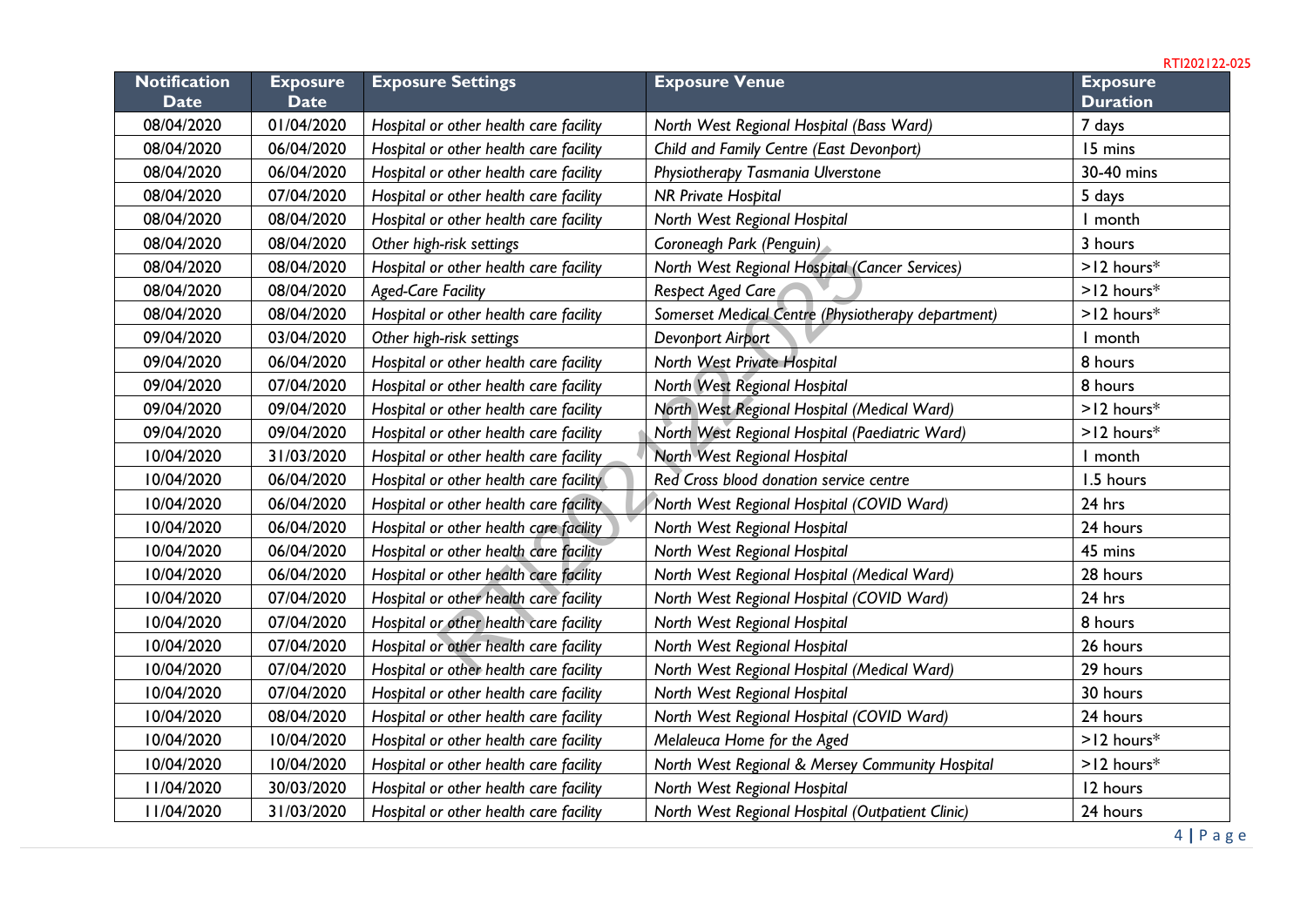**Notification Date Exposure Date Exposure Settings Exposure Venue Exposure Duration** 11/04/2020 01/04/2020 *Hospital or other health care facility North West Regional Hospital (Outpatient Clinic)* 24 hours 11/04/2020 02/04/2020 *Hospital or other health care facility Mersey Community Hospital* 8 hours 11/04/2020 03/04/2020 *Hospital or other health care facility North West Regional Hospital (Outpatient Clinic)* 24 hours 11/04/2020 05/04/2020 *Hospital or other health care facility North West Regional Hospital* 10 mins 11/04/2020 06/04/2020 *Hospital or other health care facility North West Regional Hospital (Surgical Ward)* 1 hour 11/04/2020 06/04/2020 *Hospital or other health care facility North West Regional Hospital (X-ray Department)* 30 mins 11/04/2020 07/04/2020 *Hospital or other health care facility North West Regional Hospital* 1 hour 11/04/2020 07/04/2020 *Aged-care facility North West Regional Hospital* 8 hours 11/04/2020 08/04/2020 *Hospital or other health care facility North West Regional Hospital (Emergency Department)* 9 hours 11/04/2020 08/04/2020 *Hospital or other health care facility North West Regional Hospital* 19 hours 11/04/2020 08/04/2020 *Hospital or other health care facility North West Regional Hospital (Outpatient Clinic)* 24 hours 11/04/2020 08/04/2020 *Hospital or other health care facility North West Regional Hospital* 1.5 hours 11/04/2020 09/04/2020 *Shopping Mall Cole's shopping Center (Burnie)* 15 mins 11/04/2020 09/04/2020 *Hospital or other health care facility Mersey Hospital Outpatient (Outpatient Clinic)* 24 hours 11/04/2020 09/04/2020 *Hospital or other health care facility North West Regional Hospital* 12 hours 11/04/2020 10/04/2020 *Hospital or other health care facility North West Regional Hospital* 8 hours 12/04/2020 06/04/2020 *Hospital or other health care facility North West Regional Hospital (Perioperative)* 8.5 hours 12/04/2020 07/04/2020 *Hospital or other health care facility North West Regional Hospital (Surgical Ward)* 9.5 hours 12/04/2020 07/04/2020 *Hospital or other health care facility Mersey Community Hospital* 8.5 hours 12/04/2020 07/04/2020 *Hospital or other health care facility North West Regional Hospital (DEM Clinic)* 24 hours 12/04/2020 08/04/2020 *Hospital or other health care facility North West Regional Hospital (Surgical Ward)* 9.5 hours 12/04/2020 08/04/2020 *Other high-risk settings Peter Grey Hair Dressing Saloon (Smithton)* 3.30pm 12/04/2020 08/04/2020 *Childcare centre North West Regional Hospital (DEM Clinic)* 3 hours 12/04/2020 08/04/2020 *Hospital or other health care facility North West Regional Hospital* 7.00-2.30pm 12/04/2020 08/04/2020 *Hospital or other health care facility North West Regional Hospital* 8 hours 12/04/2020 09/04/2020 *Hospital or other health care facility North West Regional Hospital* 1 hour 12/04/2020 09/04/2020 *Hospital or other health care facility North West Regional Hospital (Surgical Ward)* 1 month 12/04/2020 09/04/2020 *Hospital or other health care facility North West Regional Hospital* 7.30-6.10 12/04/2020 10/04/2020 *Hospital or other health care facility North West Regional Hospital* 24 hours 12/04/2020 12/04/2020 *Hospital or other health care facility Mersey Community Hospital* 7 days r other health care facility<br>
The metallic content of the metallic content of the health care facility<br>
North West Regional Hospital<br>
The metallic content health care facility<br>
North West Regional Hospital<br>
The metallic co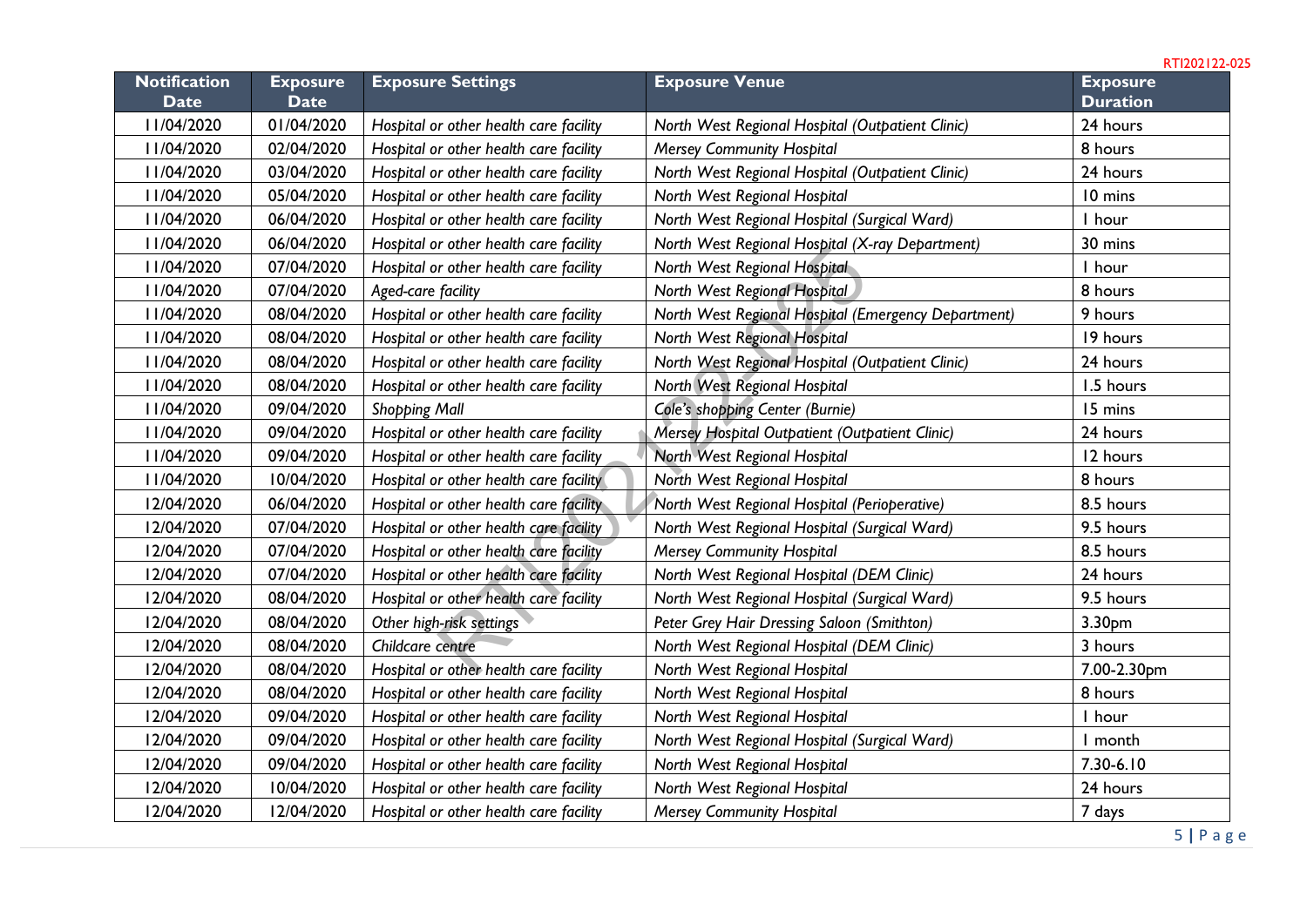**Notification Date Exposure Date Exposure Settings Exposure Venue Exposure Duration** 13/04/2020 02/04/2020 *Hospital or other health care facility North West Regional Hospital Medical Ward* 24 hours 13/04/2020 03/04/2020 *Hospital or other health care facility North West Regional Hospital (Surgical Ward)* 8 hours 13/04/2020 03/04/2020 *Hospital or other health care facility Mersey Community Hospital (Palliative Care)* 15 days 13/04/2020 06/04/2020 *Hospital or other health care facility North West Regional Hospital (Surgical ward)* 30 mins 13/04/2020 07/04/2020 *Hospital or other health care facility North West Regional Hospital Private and Public* 4 hours 13/04/2020 08/04/2020 *Hospital or other health care facility North West Regional Hospital & NW Private Hospital* 15 mins 14/04/2020 07/04/2020 *Hospital or other health care facility North West Regional Hospital* 2 days 14/04/2020 08/04/2020 *Hospital or other health care facility North-West Medical Centre* 24 hours 14/04/2020 08/04/2020 *Hospital or other health care facility North West Regional Hospital* 4 hours 14/04/2020 10/04/2020 *Hospital or other health care facility Mersey Community Hospital* 8 hours 14/04/2020 10/04/2020 *Other high-risk settings Fish Frenzy* 1 hour 14/04/2020 13/04/2020 *Hospital or other health care facility North West Regional Hospital* 14 days 14/04/2020 13/04/2020 *Hospital or other health care facility Mersey Community Hospital* 2 days 15/04/2020 06/04/2020 *Hospital or other health care facility North West Regional Hospital* 25 hours 15/04/2020 08/04/2020 *Hospital or other health care facility North West Regional Hospital* 27 hours 15/04/2020 13/04/2020 *Hospital or other health care facility Mersey Community Hospital (Inpatient clinic)* 3 days 15/04/2020 14/04/2020 *Hospital or other health care facility Mersey Community Hospital (Inpatient clinic)* 2 days 15/04/2020 15/04/2020 *Hospital or other health care facility Mersey Community Hospital (Inpatient clinic)* 1 day 16/04/2020 06/04/2020 *Hospital or other health care facility North West Regional Hospital Private and Public* 24 hours 16/04/2020 07/04/2020 *Hospital or other health care facility North West Regional Hospital Private (Medical ward)* 2 hours 16/04/2020 07/04/2020 *Hospital or other health care facility North West Regional Hospital* 8 hours 16/04/2020 08/04/2020 *Hospital or other health care facility North West Regional Hospital (Public Areas)* 12 hours 16/04/2020 08/04/2020 *Hospital or other health care facility North West Regional Hospital (Office and Meeting Rooms)* 8 hours 16/04/2020 09/04/2020 *Hospital or other health care facility North West Regional Hospital (Office, Med, & Surgical Ward)* 8 hours 16/04/2020 10/04/2020 *Hospital or other health care facility North West Regional Hospital (Medical Ward)* 8 hours 16/04/2020 12/04/2020 *Hospital or other health care facility North West Regional Hospital* 6 days 16/04/2020 13/04/2020 *Hospital or other health care facility North West Regional Hospital* 1 month 16/04/2020 16/04/2020 *Hospital or other health care facility Mersey Community Hospital* 4 days 17/04/2020 09/04/2020 *Hospital or other health care facility North West Regional Hospital (Office)* 11 hours 17/04/2020 10/04/2020 *Hospital or other health care facility North West Regional Hospital* 10 hours r other health care facility<br>
To the health care facility North West Regional Hospital<br>
To the health care facility North West Regional Hospital<br>
To the health care facility Mersey Community Hospital<br>
To the health care fa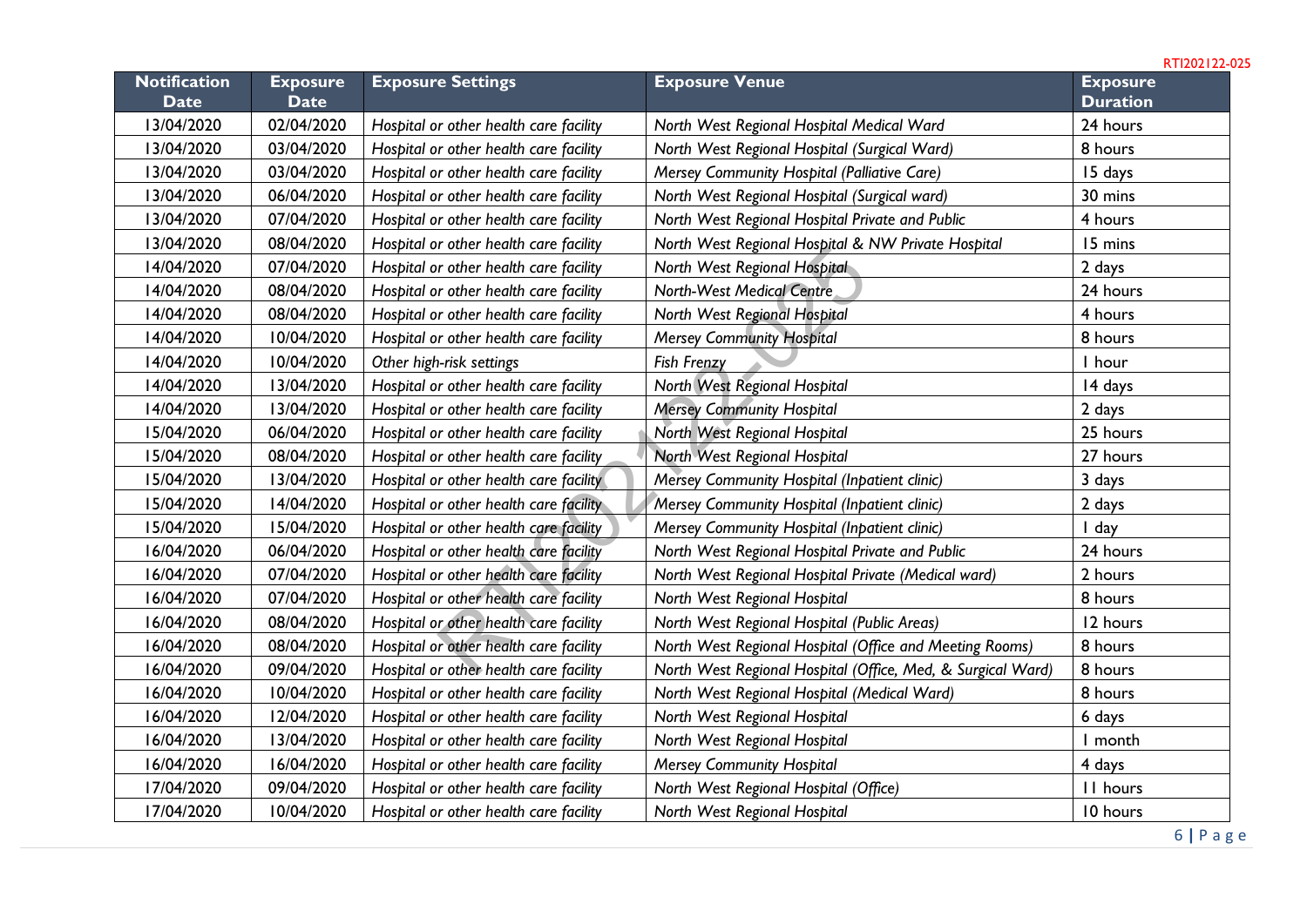| <b>Notification</b><br><b>Date</b> | <b>Exposure</b><br><b>Date</b> | <b>Exposure Settings</b>               | <b>Exposure Venue</b>                                          | <b>Exposure</b><br><b>Duration</b> |
|------------------------------------|--------------------------------|----------------------------------------|----------------------------------------------------------------|------------------------------------|
| 18/04/2020                         | 12/04/2020                     | Hospital or other health care facility | North West Regional Hospital                                   | 10 hours                           |
| 18/04/2020                         | 13/04/2020                     | Hospital or other health care facility | North West Regional Hospital                                   | 10 hours                           |
| 18/04/2020                         | 13/04/2020                     | Hospital or other health care facility | North West Regional Hospital                                   | 8 hours                            |
| 22/04/2020                         | 09/04/2020                     | Hospital or other health care facility | North West Regional Hospital                                   | 8 hours                            |
| 22/04/2020                         | 12/04/2020                     | Hospital or other health care facility | North West Regional Hospital                                   | I day                              |
| 22/04/2020                         | 22/04/2020                     | Travel (Flight)                        | From Melbourne to Hobart (Jetstar)                             | $>12$ hours <sup>*</sup>           |
| 22/04/2020                         | 22/04/2020                     | Travel (Flight)                        | From Melbourne to Hobart (Qantas)                              | $>12$ hours <sup>*</sup>           |
| 22/04/2020                         | 22/04/2020                     | Household                              | <b>Private Residence</b>                                       | $>12$ hours*                       |
| 23/04/2020                         | 23/04/2020                     | Household                              | Private Residence (Somerset)                                   | $>12$ hours $*$                    |
| 25/04/2020                         | 21/04/2020                     | Hospital or other health care facility | Mersey Community Hospital (Covid-19 Ward)                      | 8 hours                            |
| 26/04/2020                         | 07/04/2020                     | Hospital or other health care facility | North West Regional Hospital (Medical & Paediatric Ward)       | II hours                           |
| 26/04/2020                         | II/04/2020                     | Hospital or other health care facility | North West Regional Hospital (Triage Emergency Department)     | 8 hours                            |
| 28/04/2020                         | 13/04/2020                     | Hospital or other health care facility | <b>North West Regional Hospital</b>                            | 10 hours                           |
| 29/04/2020                         | 13/04/2020                     | Hospital or other health care facility | North West Regional Hospital                                   | 8 hours                            |
| 30/04/2020                         | 30/04/2020                     | Hospital or other health care facility | <b>Mersey Community Hospital</b>                               | I month                            |
| 01/05/2020                         | 01/05/2020                     | Hospital or other health care facility | General Practice & Allied Health Centre (Health Hub Bellerive) | $>12$ hours <sup>*</sup>           |
| 01/05/2020                         | 01/05/2020                     | Other high-risk settings               | <b>Launceston Health Hub</b>                                   | $>12$ hours*                       |
| 01/05/2020                         | 01/05/2020                     | Hospital or other health care facility | <b>Mersey Community Hospital</b>                               | $>12$ hours*                       |
| 01/05/2020                         | 01/05/2020                     | Hospital or other health care facility | Respiratory Clinic (Cold and Flu Clinic)                       | $>12$ hours <sup>*</sup>           |
| 04/05/2020                         | 04/05/2020                     | Hospital or other health care facility | Bass House Surgery (General Practice, Burnie)                  | $>12$ hours $*$                    |
| 19/07/2020                         | 19/07/2020                     | Hospital or other health care facility | Royal Hobart Hospital (Emergency Department)                   | $>12$ hours $*$                    |
| 20/07/2020                         | 20/07/2020                     | Hospital or other health care facility | Royal Hobart Hospital (Medical Ward)                           | $>12$ hours <sup>*</sup>           |
| 06/12/2020                         | 05/12/2020                     | Travel (Flight)                        | From New Delhi to Hobart (Qantas)                              | 20 hours                           |
| 09/12/2020                         | 06/12/2020                     | <b>Hotel Quarantine</b>                | Best Western (Hobart)                                          | 24 hours                           |
| 20/12/2020                         | 20/12/2020                     | Travel (Sea)                           | Spirit of Tasmania (SPOTI, Devonport)                          | 6 hours                            |
| 08/01/2021                         | 08/01/2021                     | Travel (Flight)                        | From Brisbane to Hobart (Qantas)                               | 3 hours                            |
| 10/01/2021                         | 10/01/2021                     | Travel (Flight)                        | From Brisbane to Hobart (Qantas)                               | 3 hours                            |
| 10/05/2021                         | 06/04/2021                     | Travel (Flight)                        | From Melbourne to Tasmania                                     | I hour                             |
| 02/08/2021                         | 02/08/2021                     | Travel (Bus)                           | Launceston Airport to Peppers Hotel (Bus Trip)                 | 30 mins                            |
| 02/08/2021                         | 02/08/2021                     | Travel (Flight)                        | From Melbourne to Launceston (Virgin)                          | 1.5 hours                          |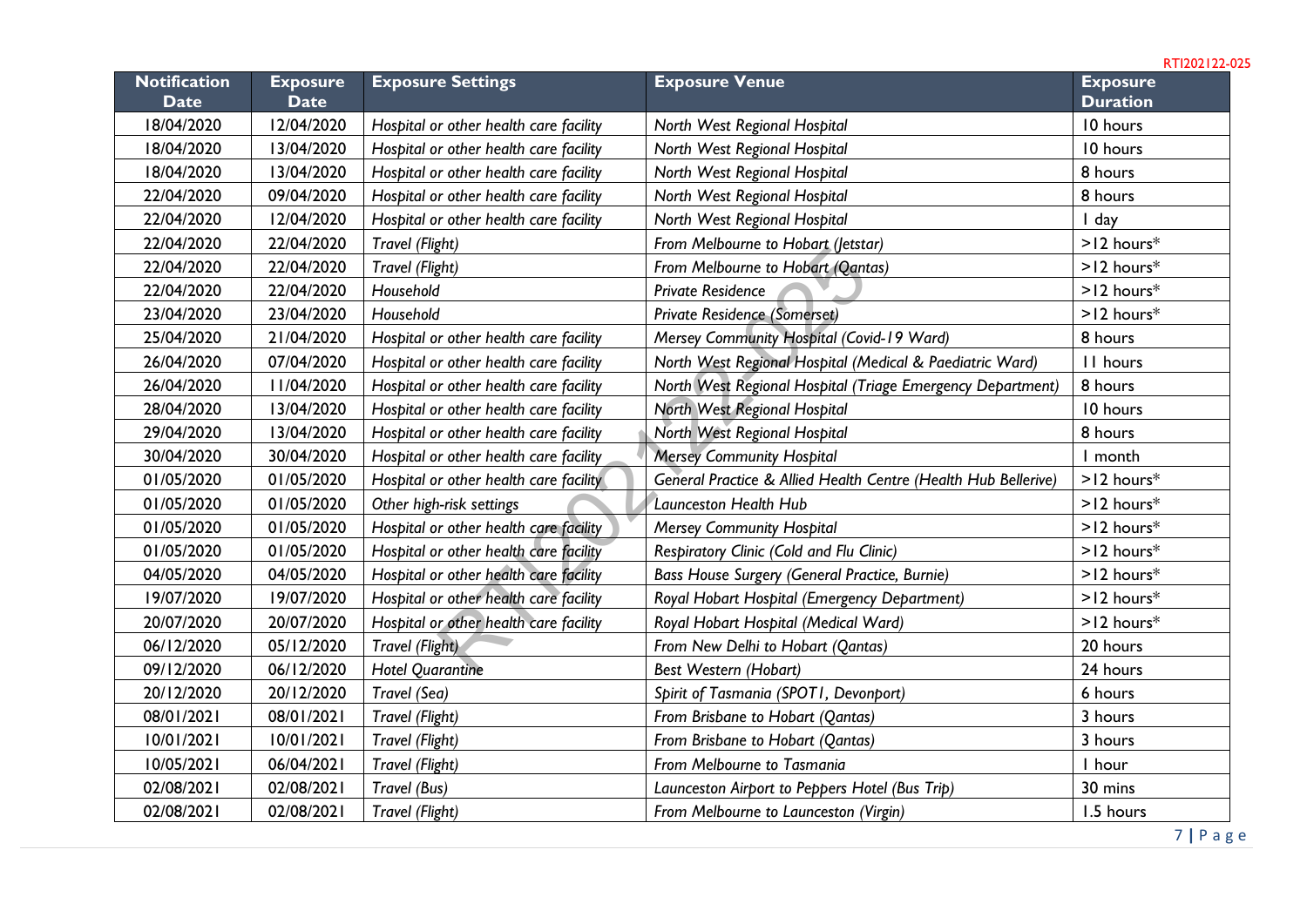| <b>Notification</b><br><b>Date</b> | <b>Exposure</b><br><b>Date</b> | <b>Exposure Settings</b> | <b>Exposure Venue</b>                | <b>Exposure</b><br><b>Duration</b> |
|------------------------------------|--------------------------------|--------------------------|--------------------------------------|------------------------------------|
| 02/08/2021                         | 02/08/2021                     | Travel (Flight)          | Launceston Airport                   | hour                               |
| 02/08/2021                         | 02/08/2021                     | <b>Hotel Quarantine</b>  | Peppers Seaport Hotel (Launceston)   | 3 hours                            |
| 04/08/2021                         | 04/08/2021                     | Other high-risk settings | Launceston Airport                   | hour                               |
| 05/08/2021                         | 02/08/2021                     | Travel (Flight)          | From Melbourne to Hobart (Virgin)    | 1.5 hour                           |
| 05/08/2021                         | 02/08/2021                     | Other high-risk settings | Peppers Hotel Launceston             | 8 hours                            |
| 05/08/2021                         | 02/08/2021                     | Travel (Flight)          | Melbourne Airport, Virgin Terminal 3 | 2 hours                            |
| 05/08/2021                         | 03/08/2021                     | <b>Hotel Quarantine</b>  | Peppers Hotel Launceston             | 24 hours                           |
| 05/08/2021                         | 04/08/2021                     | Other high-risk settings | Launceston Airport                   | hour                               |

*Special Notes: \* The duration of exposure are only approximations of the time spent at the exposure venue/setting. The database used to obtain exposure site does not contain venue addresses.* roximations of the time spent at the exposure venuelset<br>ite does not contain venue addresses.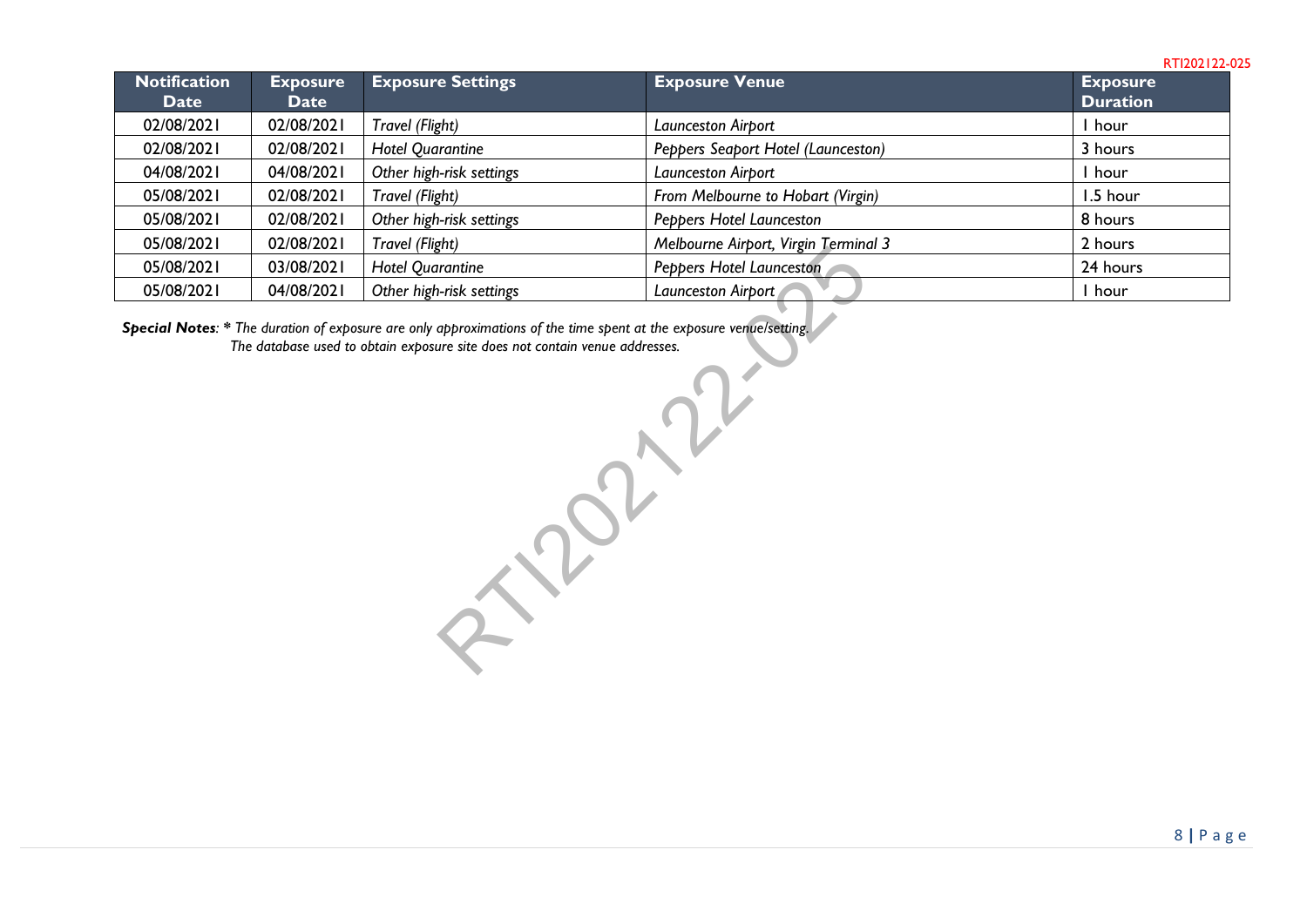## **Table 2: List of Tasmanian Cases of Local Transmission for SARS-CoV-2 Infection by Postcode and Notification Date**

| <b>Postcode</b> | <b>Notification</b> | <b>Contact Type (if directly</b> | <b>Outbreak/Cluster</b>          |
|-----------------|---------------------|----------------------------------|----------------------------------|
|                 | <b>Date</b>         | linked to a known case)          |                                  |
| 4068            | 14/03/2020          | Household setting                | Lady Eugenie (Luxury Yacht tour) |
| 3195            | 15/03/2020          | <b>Travel setting</b>            | Lady Eugenie (Luxury Yacht tour) |
| 7253            | 25/03/2020          | Household setting                | Ovation of the Seas              |
| 7310            | 27/03/2020          |                                  | Unknown                          |
| 7310            | 27/03/2020          |                                  | Unknown                          |
| 7140            | 02/04/2020          | Other workplace setting          | Queensland Travellers Bus tours  |
| 7315            | 03/04/2020          |                                  | North-West outbreak              |
| 7320            | 03/04/2020          | Health care facility setting     | North-West outbreak              |
| 7316            | 04/04/2020          | Health care facility setting     | North-West outbreak              |
| 7320            | 05/04/2020          | Health care facility setting     | North-West outbreak              |
| 7467            | 05/04/2020          | Health care facility setting     | North-West outbreak              |
| 7320            | 06/04/2020          | Health care facility setting     | North-West outbreak              |
| 7316            | 06/04/2020          | Health care facility setting     | North-West outbreak              |
| 7320            | 07/04/2020          |                                  | North-West outbreak              |
| 7320            | 07/04/2020          |                                  | North-West outbreak              |
| 7320            | 07/04/2020          | Health care facility setting     | North-West outbreak              |
| 7320            | 07/04/2020          |                                  | North-West outbreak              |
| 7325            | 07/04/2020          |                                  | North-West outbreak              |
| 7320            | 07/04/2020          |                                  | North-West outbreak              |
| 7320            | 07/04/2020          | Health care facility setting     | North-West outbreak              |
| 7315            | 07/04/2020          | Household setting                | North-West outbreak              |
| 7315            | 08/04/2020          | Health care facility setting     | North-West outbreak              |
| 7320            | 08/04/2020          | Health care facility setting     | North-West outbreak              |
| 7315            | 08/04/2020          |                                  | North-West outbreak              |
| 7316            | 08/04/2020          |                                  | North-West outbreak              |
| 7316            | 08/04/2020          | Health care facility setting     | North-West outbreak              |
| 7325            | 08/04/2020          |                                  | North-West outbreak              |
| 7316            | 08/04/2020          | Household setting                | North-West outbreak              |
| 7325            | 08/04/2020          | Health care facility setting     | North-West outbreak              |
| 7320            | 09/04/2020          | Household setting                | North-West outbreak              |
| 7320            | 09/04/2020          | Other workplace setting          | North-West outbreak              |
| 7321            | 09/04/2020          |                                  | North-West outbreak              |
| 7325            | 09/04/2020          | Other workplace setting          | North-West outbreak              |
| 7320            | 10/04/2020          | Health care facility setting     | North-West outbreak              |
| 7320            | 10/04/2020          | Health care facility setting     | North-West outbreak              |
| 7315            | 10/04/2020          | Health care facility setting     | North-West outbreak              |
| 7320            | 10/04/2020          | Health care facility setting     | North-West outbreak              |
| 7315            | 10/04/2020          | Health care facility setting     | North-West outbreak              |
| 7320            | 10/04/2020          | Household setting                | North-West outbreak              |
| 7315            | 10/04/2020          |                                  | North-West outbreak              |
| 7320            | 10/04/2020          | Health care facility setting     | North-West outbreak              |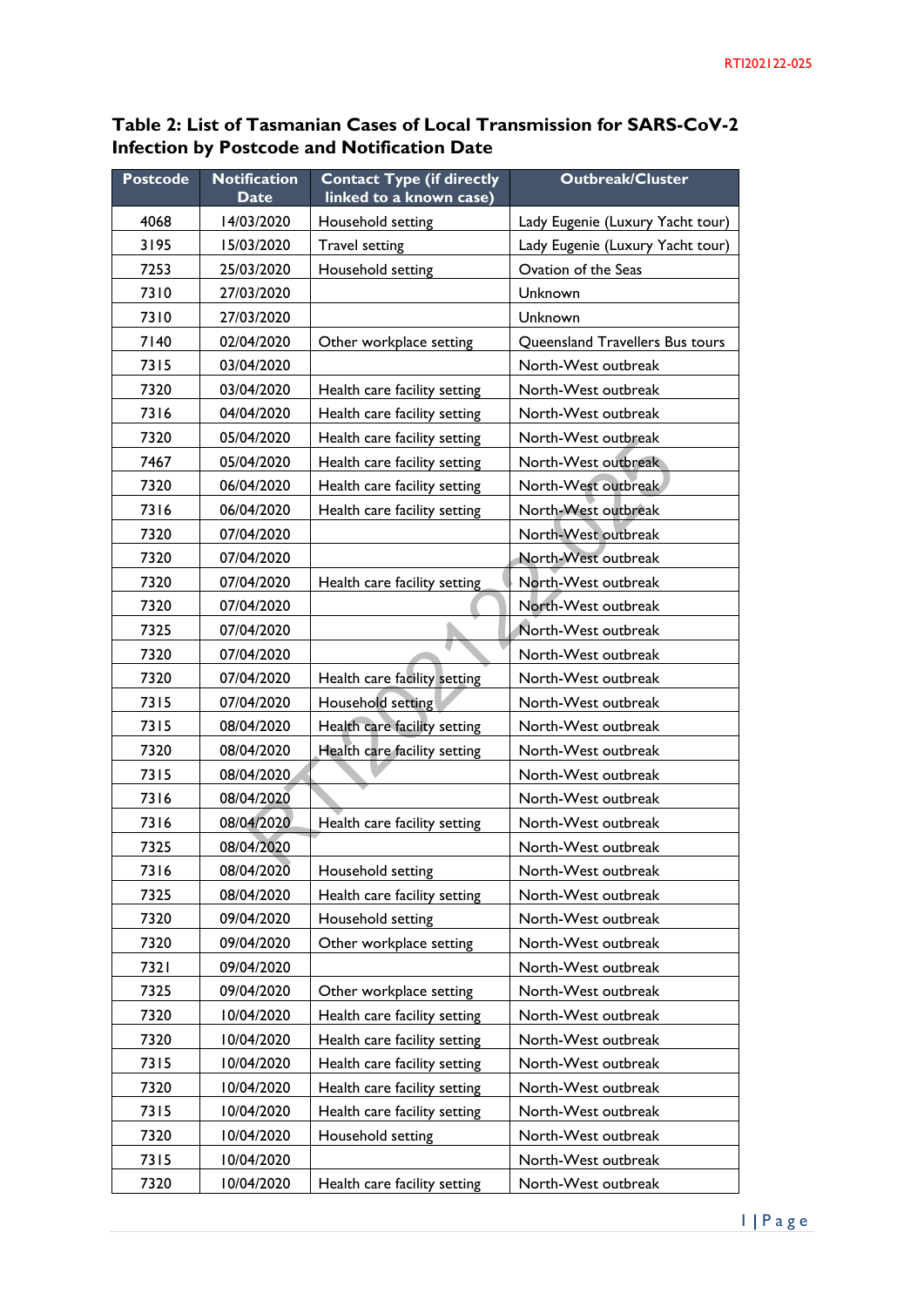| <b>Postcode</b> | <b>Notification</b><br><b>Date</b> | <b>Contact Type (if directly</b><br>linked to a known case) | <b>Outbreak/Cluster</b> |
|-----------------|------------------------------------|-------------------------------------------------------------|-------------------------|
|                 |                                    |                                                             |                         |
| 7325            | 10/04/2020                         | Health care facility setting                                | North-West outbreak     |
| 7320            | 10/04/2020                         | Health care facility setting                                | North-West outbreak     |
| 7172            | 10/04/2020                         | Health care facility setting                                | North-West outbreak     |
| 7316            | II/04/2020                         |                                                             | North-West outbreak     |
| 7325            | II/04/2020                         | Other workplace setting                                     | North-West outbreak     |
| 7325            | II/04/2020                         | Household setting                                           | North-West outbreak     |
| 7316            | II/04/2020                         | Health care facility setting                                | North-West outbreak     |
| 7320            | II/04/2020                         | Health care facility setting                                | North-West outbreak     |
| 7322            | II/04/2020                         | Health care facility setting                                | North-West outbreak     |
| 7320            | II/04/2020                         | Health care facility setting                                | North-West outbreak     |
| 7316            | II/04/2020                         | Household setting                                           | North-West outbreak     |
| 7325            | II/04/2020                         | Health care facility setting                                | North-West outbreak     |
| 7320            | II/04/2020                         |                                                             | North-West outbreak     |
| 7320            | II/04/2020                         | Health care facility setting                                | North-West outbreak     |
| 7321            | 12/04/2020                         | Health care facility setting                                | North-West outbreak     |
| 7315            | 12/04/2020                         | Health care facility setting                                | North-West outbreak     |
| 7315            | 12/04/2020                         | Other setting                                               | North-West outbreak     |
| 7320            | 12/04/2020                         | Health care facility setting                                | North-West outbreak     |
| 7316            | 12/04/2020                         | Health care facility setting                                | North-West outbreak     |
| 7320            | 12/04/2020                         | Other workplace setting                                     | North-West outbreak     |
| 7320            | 12/04/2020                         | Household setting                                           | North-West outbreak     |
| 7320            | 12/04/2020                         | Household setting                                           | North-West outbreak     |
| 7325            | 12/04/2020                         |                                                             | North-West outbreak     |
| 7316            | 12/04/2020                         | Health care facility setting                                | North-West outbreak     |
| 7310            | 12/04/2020                         | Health care facility setting                                | North-West outbreak     |
| 7320            | 13/04/2020                         | Health care facility setting                                | North-West outbreak     |
| 7306            | 13/04/2020                         | Health care facility setting                                | North-West outbreak     |
| 7320            | 13/04/2020                         | Health care facility setting                                | North-West outbreak     |
| 7320            | 13/04/2020                         | Household setting                                           | North-West outbreak     |
| 7320            | 13/04/2020                         |                                                             | North-West outbreak     |
| 7320            | 13/04/2020                         | Household setting                                           | North-West outbreak     |
| 7320            | 14/04/2020                         | Health care facility setting                                | North-West outbreak     |
| 7310            | 14/04/2020                         |                                                             | North-West outbreak     |
| 7322            | 14/04/2020                         | Health care facility setting                                | North-West outbreak     |
| 7320            | 14/04/2020                         | Household setting                                           | North-West outbreak     |
| 7320            | 14/04/2020                         | Other workplace setting                                     | North-West outbreak     |
| 7320            | 14/04/2020                         |                                                             | North-West outbreak     |
| 7320            | 14/04/2020                         | Health care facility setting                                | North-West outbreak     |
| 7330            | 14/04/2020                         | Health care facility setting                                | North-West outbreak     |
| 7316            | 14/04/2020                         | Other workplace setting                                     | North-West outbreak     |
| 7330            | 14/04/2020                         | Health care facility setting                                | North-West outbreak     |
| 7321            | 14/04/2020                         | Health care facility setting                                | North-West outbreak     |
| 7315            | 14/04/2020                         | Health care facility setting                                | North-West outbreak     |
|                 |                                    |                                                             |                         |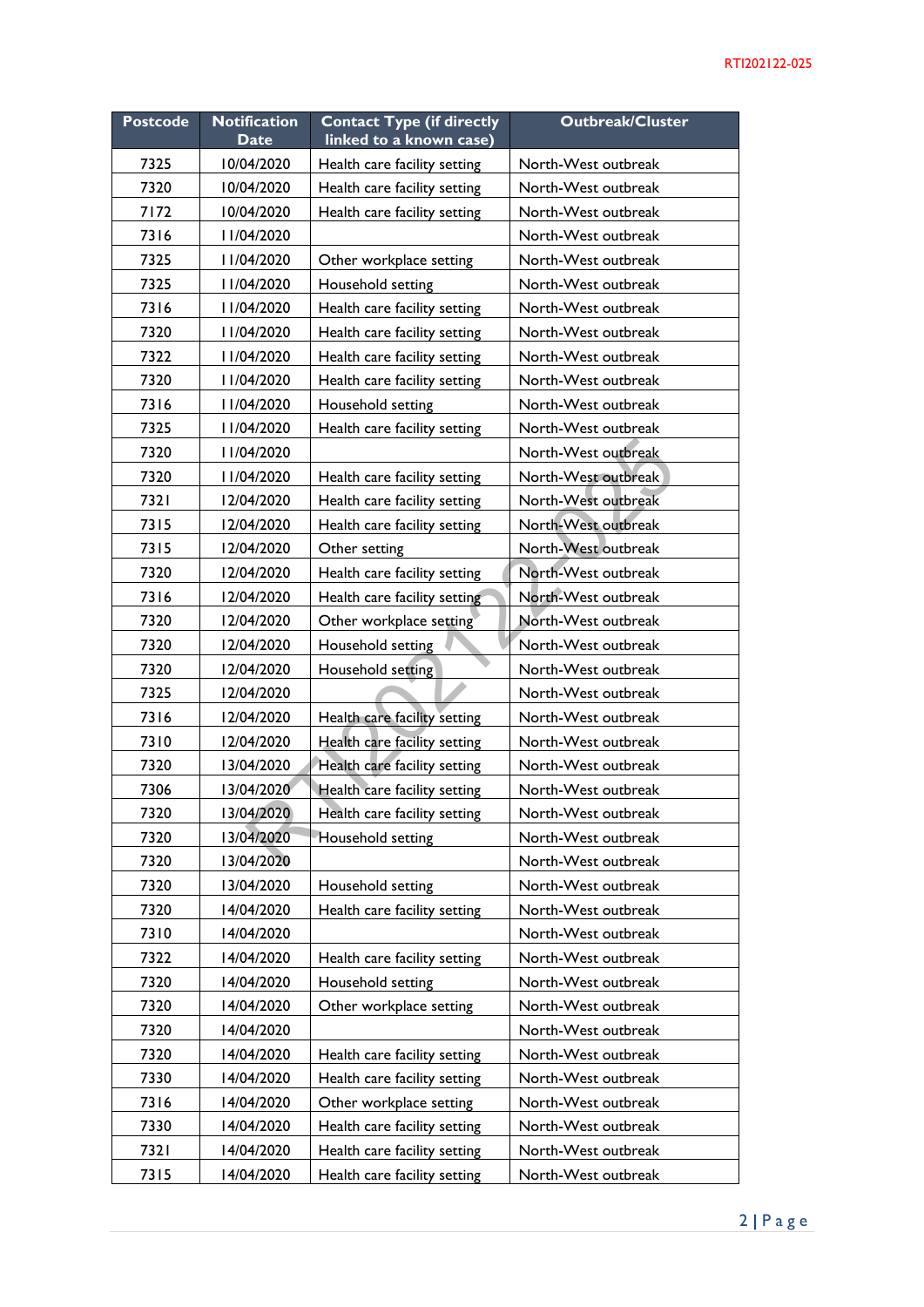| <b>Postcode</b> | <b>Notification</b> | <b>Contact Type (if directly</b> | <b>Outbreak/Cluster</b> |
|-----------------|---------------------|----------------------------------|-------------------------|
|                 | <b>Date</b>         | linked to a known case)          |                         |
| 7316            | 14/04/2020          | Health care facility setting     | North-West outbreak     |
| 7320            | 14/04/2020          |                                  | North-West outbreak     |
| 7316            | 14/04/2020          | Other workplace setting          | North-West outbreak     |
| 7320            | 15/04/2020          | Health care facility setting     | North-West outbreak     |
| 7320            | 15/04/2020          | Other workplace setting          | North-West outbreak     |
| 7322            | 15/04/2020          | Health care facility setting     | North-West outbreak     |
| 7316            | 15/04/2020          |                                  | North-West outbreak     |
| 7325            | 16/04/2020          | Health care facility setting     | North-West outbreak     |
| 7467            | 16/04/2020          | Health care facility setting     | North-West outbreak     |
| 7322            | 16/04/2020          | Health care facility setting     | North-West outbreak     |
| 7320            | 16/04/2020          | Household setting                | North-West outbreak     |
| 7320            | 16/04/2020          | Health care facility setting     | North-West outbreak     |
| 7320            | 16/04/2020          | Household setting                | North-West outbreak     |
| 7322            | 16/04/2020          | Other workplace setting          | North-West outbreak     |
| 7320            | 16/04/2020          | Household setting                | North-West outbreak     |
| 7320            | 16/04/2020          | Household setting                | North-West outbreak     |
| 7316            | 16/04/2020          | Other workplace setting          | North-West outbreak     |
| 7000            | 16/04/2020          |                                  | Unknown                 |
| 7320            | 17/04/2020          | Health care facility setting     | North-West outbreak     |
| 7320            | 17/04/2020          |                                  | North-West outbreak     |
| 7320            | 17/04/2020          | Health care facility setting     | North-West outbreak     |
| 7325            | 17/04/2020          | Health care facility setting     | North-West outbreak     |
| 7307            | 18/04/2020          | Health care facility setting     | North-West outbreak     |
| 7320            | 18/04/2020          | Health care facility setting     | North-West outbreak     |
| 7316            | 18/04/2020          |                                  | North-West outbreak     |
| 7320            | 18/04/2020          | Household setting                | North-West outbreak     |
| 7316            | 18/04/2020          | Household setting                | North-West outbreak     |
| 7316            | 18/04/2020          | Household setting                | North-West outbreak     |
| 7315            | 19/04/2020          | Health care facility setting     | North-West outbreak     |
| 7310            | 19/04/2020          | Health care facility setting     | North-West outbreak     |
| 7307            | 19/04/2020          | Health care facility setting     | North-West outbreak     |
| 7320            | 19/04/2020          | Health care facility setting     | North-West outbreak     |
| 7310            | 18/04/2020          |                                  | North-West outbreak     |
| 7310            | 20/04/2020          | Household setting                | North-West outbreak     |
| 7322            | 20/04/2020          | Health care facility setting     | North-West outbreak     |
| 7307            | 20/04/2020          | Household setting                | North-West outbreak     |
| 7320            | 20/04/2020          | Household setting                | North-West outbreak     |
| 7320            | 20/04/2020          | Health care facility setting     | North-West outbreak     |
| 7320            | 21/04/2020          |                                  | North-West outbreak     |
| 7315            | 22/04/2020          | Health care facility setting     | North-West outbreak     |
| 7322            | 22/04/2020          | Health care facility setting     | North-West outbreak     |
| 7320            | 22/04/2020          | Health care facility setting     | North-West outbreak     |
| 7330            | 22/04/2020          |                                  | North-West outbreak     |